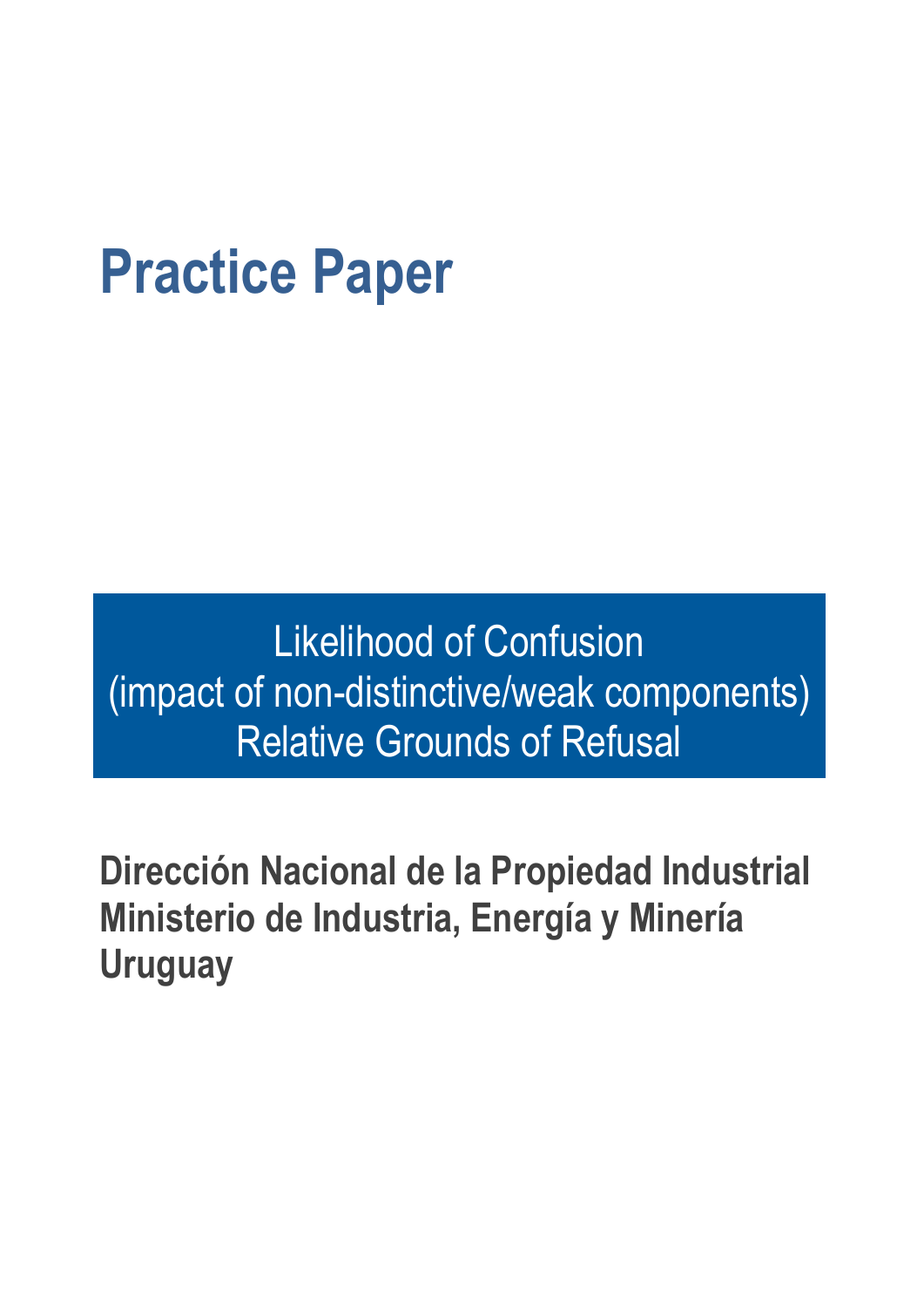#### *Note to the IP Office:*

This Practice Paper has been prepared in line with the Common Communication resulting of the Common Practice of Trade Marks developed by the European Union Intellectual Property Network (EUIPN) and aimed to give guidance regarding the impact of non-distinctive/weak components of the marks at issue on the assessment of likelihood of confusion. Once tailor-made to the specificities of Uruguay, it will provide for an overview of the Office' quality standards for the assessment of the likelihood of confusion.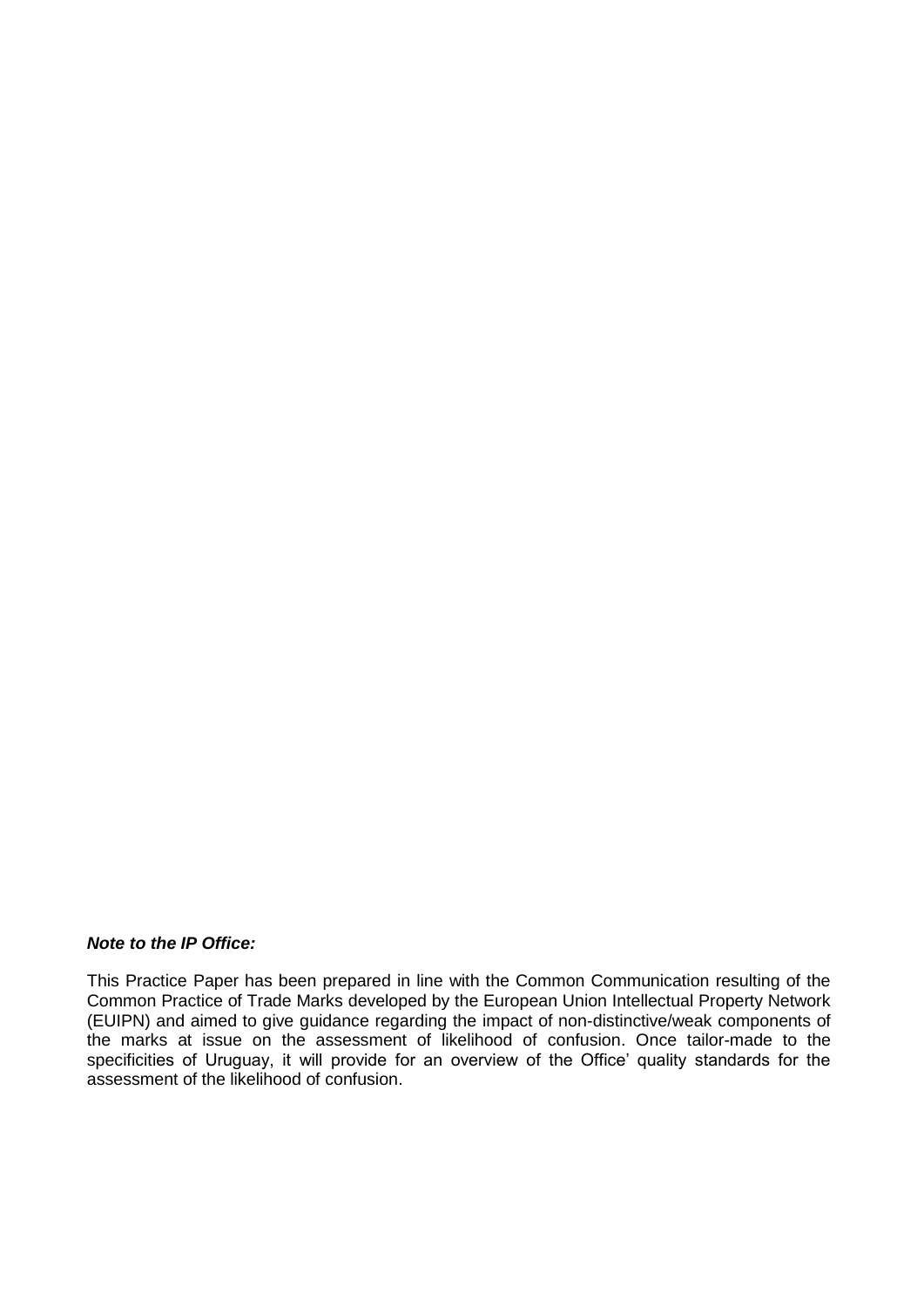# **1. BACKGROUND**

This Practice defines the approach regarding the impact of non- distinctive/weak components of the marks at issue on the assessment of likelihood of confusion.

This Practice is made public through this Practice Paper with the purpose of further increasing transparency, legal certainty, and predictability for the benefit of examiners and users alike.

The following issues are out of the scope of the practice:

- The assessment of enhanced distinctiveness and/or acquired distinctiveness through use and/or reputation: for the purpose of this practice, it is assumed that there is no evidence and/or claim and/or previous knowledge that any of the marks are reputed or have an enhanced distinctiveness acquired through use.
- The factors that are considered when assessing the likelihood of confusion. Although there are many factors that may have an impact in the global appreciation of likelihood of confusion, such as dominance, degree of attention of the relevant public, coexistence, market situation, family of marks, etc., it is not the objective of the practice to determine which are these factors.
- The interdependencies between the assessment of distinctiveness and all the other factors that are considered when assessing the likelihood of confusion. Neither the criteria for the assessment of other factors which may have an impact in the global appreciation of likelihood of confusion, nor the interdependency between them are objective of this practice, which does not deal with the overall assessment of likelihood of confusion, but with one of its essential parts.
- Language issues: It is considered for the sake of the practice that marks which contain word elements with no (or low) distinctiveness in English will be considered as having no (or low) distinctiveness in all languages.

# **2. THE PRACTICE**

In essence, the practice consists of four objectives:

| Objective 1     | Define what marks are subject to assessment of distinctiveness: the<br>earlier mark (and/or parts thereof) and/or the later mark (and/or parts<br>thereof)                                                                                                                                                                                                                            |  |
|-----------------|---------------------------------------------------------------------------------------------------------------------------------------------------------------------------------------------------------------------------------------------------------------------------------------------------------------------------------------------------------------------------------------|--|
| <b>Practice</b> | When evaluating likelihood of confusion:<br>The distinctiveness of the earlier mark as a whole is assessed,<br>$\bullet$<br>taking into account that a certain degree of distinctiveness<br>needs to be acknowledged.<br>The distinctiveness of all components of the earlier mark and of<br>$\bullet$<br>the later mark is also assessed, prioritising the coinciding<br>components. |  |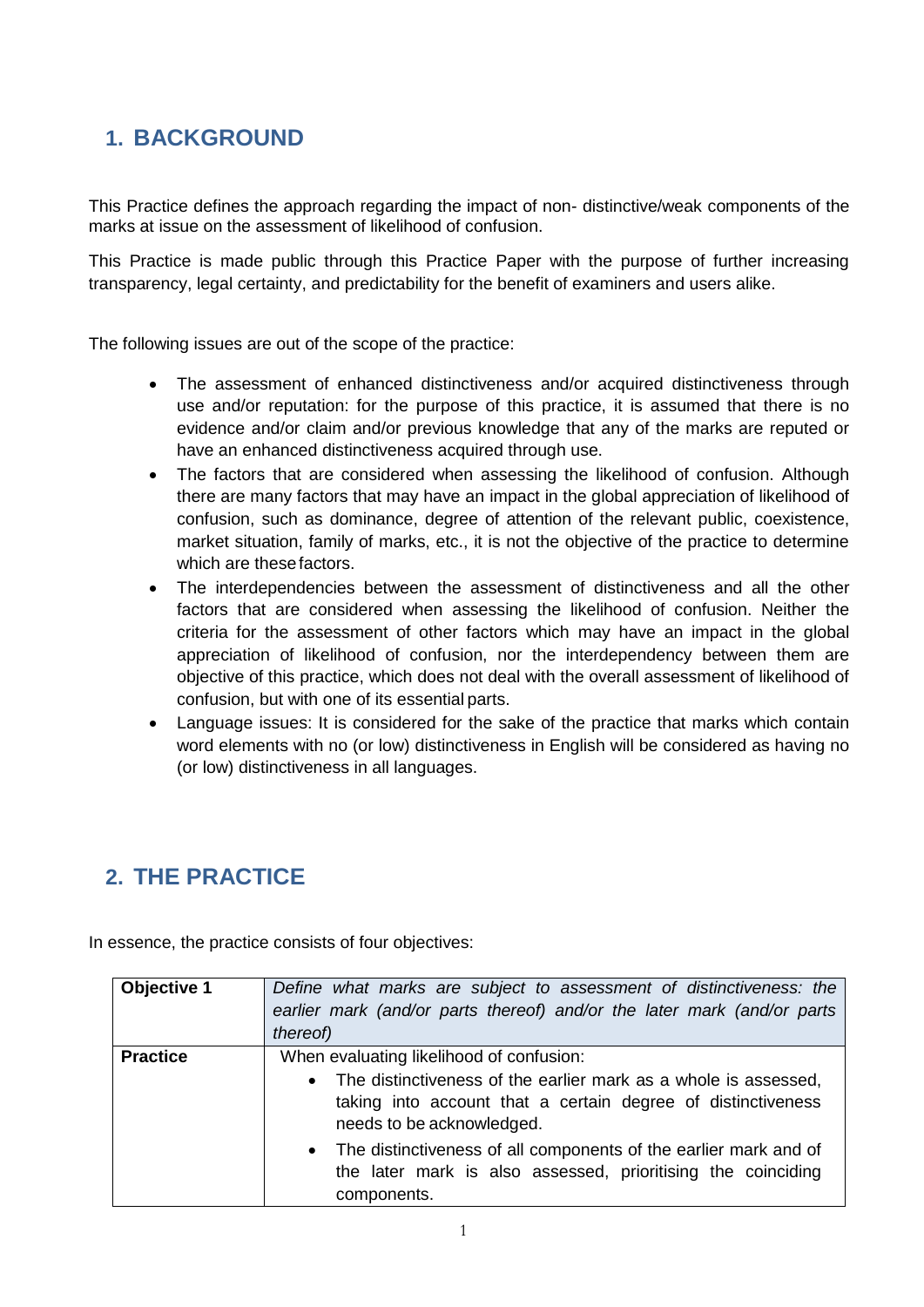| <b>Objective 2</b> | Determine the criteria to assess the distinctiveness of the mark (and/or<br>parts thereof)                                                                                                                                                                                                                                                                                                                                                                                                                                                                                                                                                                                                                                                                                   |                                                                     |  |  |
|--------------------|------------------------------------------------------------------------------------------------------------------------------------------------------------------------------------------------------------------------------------------------------------------------------------------------------------------------------------------------------------------------------------------------------------------------------------------------------------------------------------------------------------------------------------------------------------------------------------------------------------------------------------------------------------------------------------------------------------------------------------------------------------------------------|---------------------------------------------------------------------|--|--|
| <b>Practice</b>    | When assessing the distinctiveness of the marks in relative<br>grounds, the same criteria that are<br>used to determine<br>distinctiveness as in absolute grounds apply. However, in relative<br>grounds, these criteria are used not only to determine whether a<br>minimum threshold of distinctiveness is met but also to consider<br>the varying degrees of distinctiveness.                                                                                                                                                                                                                                                                                                                                                                                             |                                                                     |  |  |
| <b>Objective 3</b> | Determine the impact on likelihood of confusion ("LOC") when the<br>common components have a low degree of distinctiveness                                                                                                                                                                                                                                                                                                                                                                                                                                                                                                                                                                                                                                                   |                                                                     |  |  |
| <b>Practice</b>    | When marks share an element with a low degree of<br>$\bullet$<br>distinctiveness, the assessment of LOC will focus on the impact<br>of the non-coinciding components on the overall impression of<br>the marks. It will take into account the similarities/differences and<br>distinctiveness of the non-coinciding components.<br>A coincidence in an element with a low degree of distinctiveness<br>$\bullet$<br>will not normally on its own lead to LOC.<br>However, there may be LOC if:<br>$\bullet$<br>the other components are of a lower (or equally low)<br>distinctiveness or are of insignificant visual<br>degree of<br>impact and the overall impression of the marks is similar<br>or the overall impression of the marks is highly similar or<br>identical. |                                                                     |  |  |
| <b>Examples</b>    | <b>NO LOC</b>                                                                                                                                                                                                                                                                                                                                                                                                                                                                                                                                                                                                                                                                                                                                                                | <b>LOC</b>                                                          |  |  |
|                    | <b>MORELUX</b><br>VS.<br><b>INLUX</b><br>(Class 44: Beauty treatments)                                                                                                                                                                                                                                                                                                                                                                                                                                                                                                                                                                                                                                                                                                       | <b>COSMEGLOW</b><br>VS.<br><b>COSMESHOW</b><br>(Class 3: Cosmetics) |  |  |
|                    | flexi credit<br>flexi solutions<br>VS.                                                                                                                                                                                                                                                                                                                                                                                                                                                                                                                                                                                                                                                                                                                                       | VS.<br>(Class 43: Holiday accommodation                             |  |  |
|                    | (Class 9: Credit cards)                                                                                                                                                                                                                                                                                                                                                                                                                                                                                                                                                                                                                                                                                                                                                      | services)                                                           |  |  |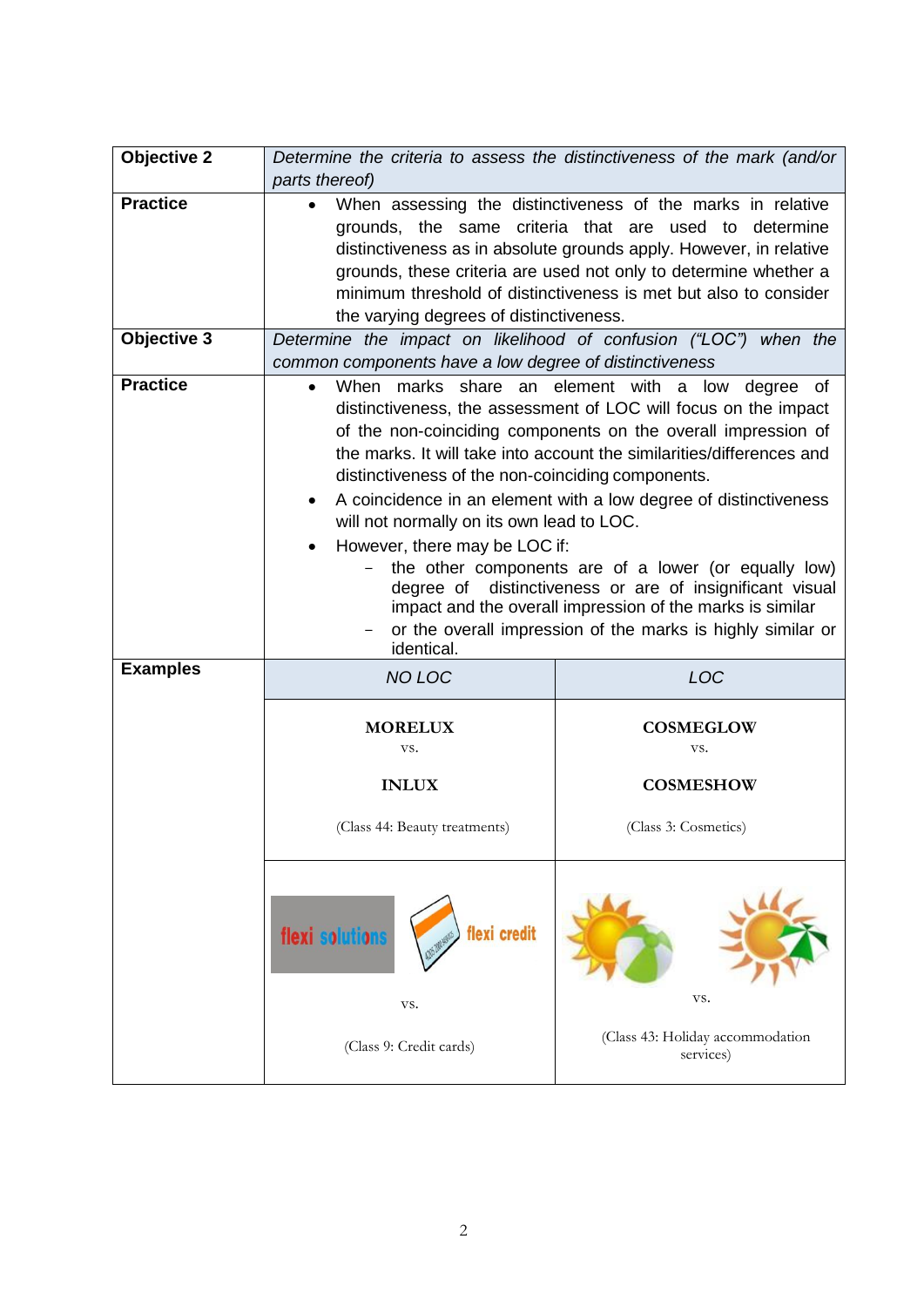| Objective 4     | Determine the impact on likelihood of confusion ("LOC") when the<br>common components have no distinctiveness                                                                                                                                                                                                                                                                                                                                                                                                                                                                                    |                                                                                                                                 |  |
|-----------------|--------------------------------------------------------------------------------------------------------------------------------------------------------------------------------------------------------------------------------------------------------------------------------------------------------------------------------------------------------------------------------------------------------------------------------------------------------------------------------------------------------------------------------------------------------------------------------------------------|---------------------------------------------------------------------------------------------------------------------------------|--|
| <b>Practice</b> | When marks share a component with no distinctiveness, the<br>$\bullet$<br>assessment of LOC will focus on the impact of the non-coinciding<br>components on the overall impression of the marks. It will take<br>into account the similarities/differences and distinctiveness of the<br>non-coinciding components.<br>A coincidence only in non-distinctive components does not lead to<br>$\bullet$<br>LOC.<br>When marks also contain other figurative and/or word elements<br>which are similar, there will be LOC if the overall impression of the<br>marks is highly similar or identical. |                                                                                                                                 |  |
| <b>Examples</b> | <b>NO LOC</b>                                                                                                                                                                                                                                                                                                                                                                                                                                                                                                                                                                                    | <b>LOC</b><br><b>TRADENERGY</b><br>VS.<br><b>TRACENERGY</b><br>(Class 9: Solar energy collectors for<br>electricity generation) |  |
|                 | <b>BUILDGRO</b><br>VS.<br><b>BUILDFLUX</b><br>(Class 19: Building materials<br>Class 37: Construction services)                                                                                                                                                                                                                                                                                                                                                                                                                                                                                  |                                                                                                                                 |  |
|                 | BANCO<br>INVEST                                                                                                                                                                                                                                                                                                                                                                                                                                                                                                                                                                                  | <b>ECO</b> ENERGY                                                                                                               |  |
|                 | VS.                                                                                                                                                                                                                                                                                                                                                                                                                                                                                                                                                                                              | VS.                                                                                                                             |  |
|                 | (Class 36: Financial services)                                                                                                                                                                                                                                                                                                                                                                                                                                                                                                                                                                   | (Class 9: Solar energy collectors for<br>electricity generation)                                                                |  |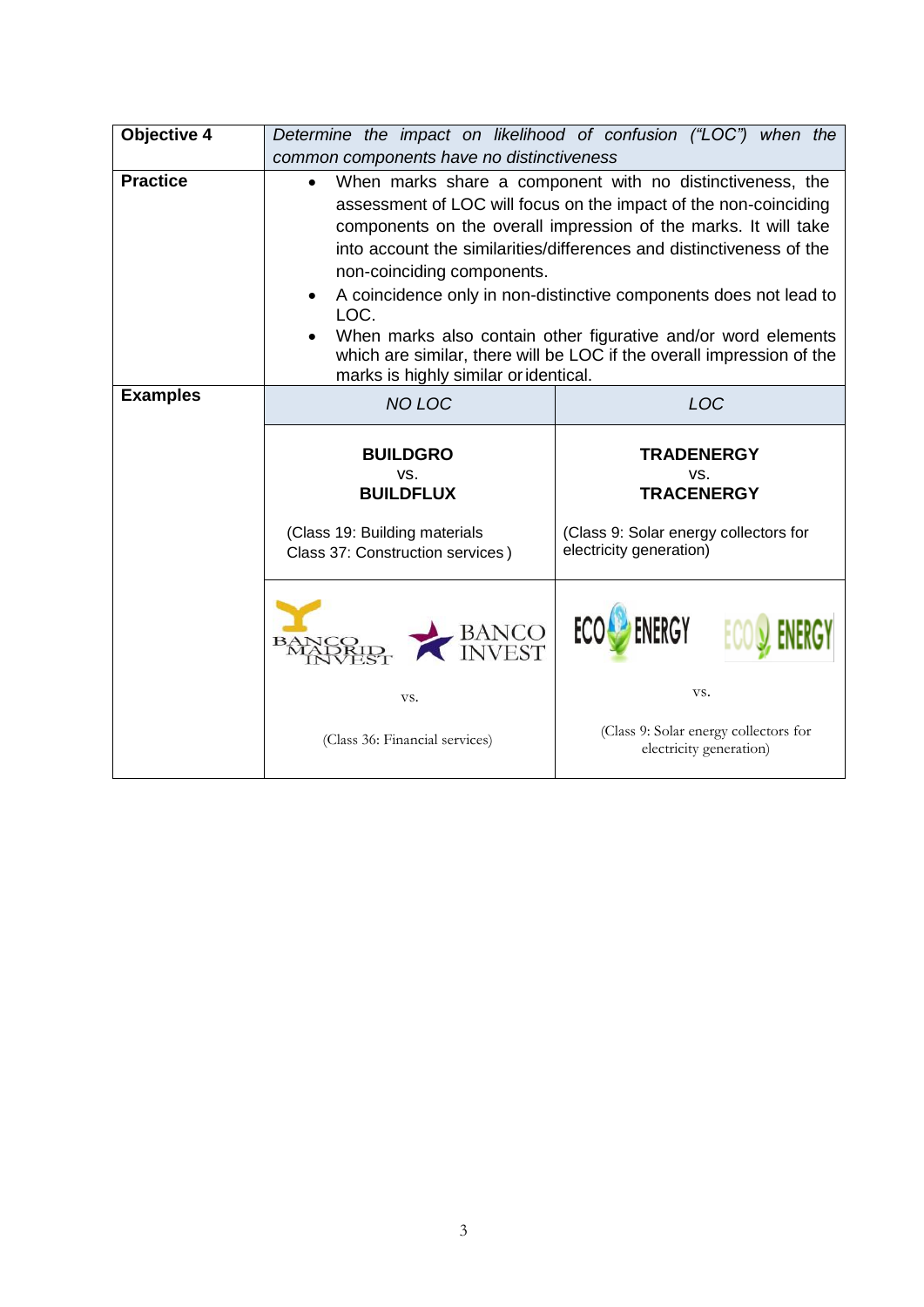# **The Practice**

**Likelihood of Confusion (impact of non-distinctive/weak components) – Relative Grounds of Refusal**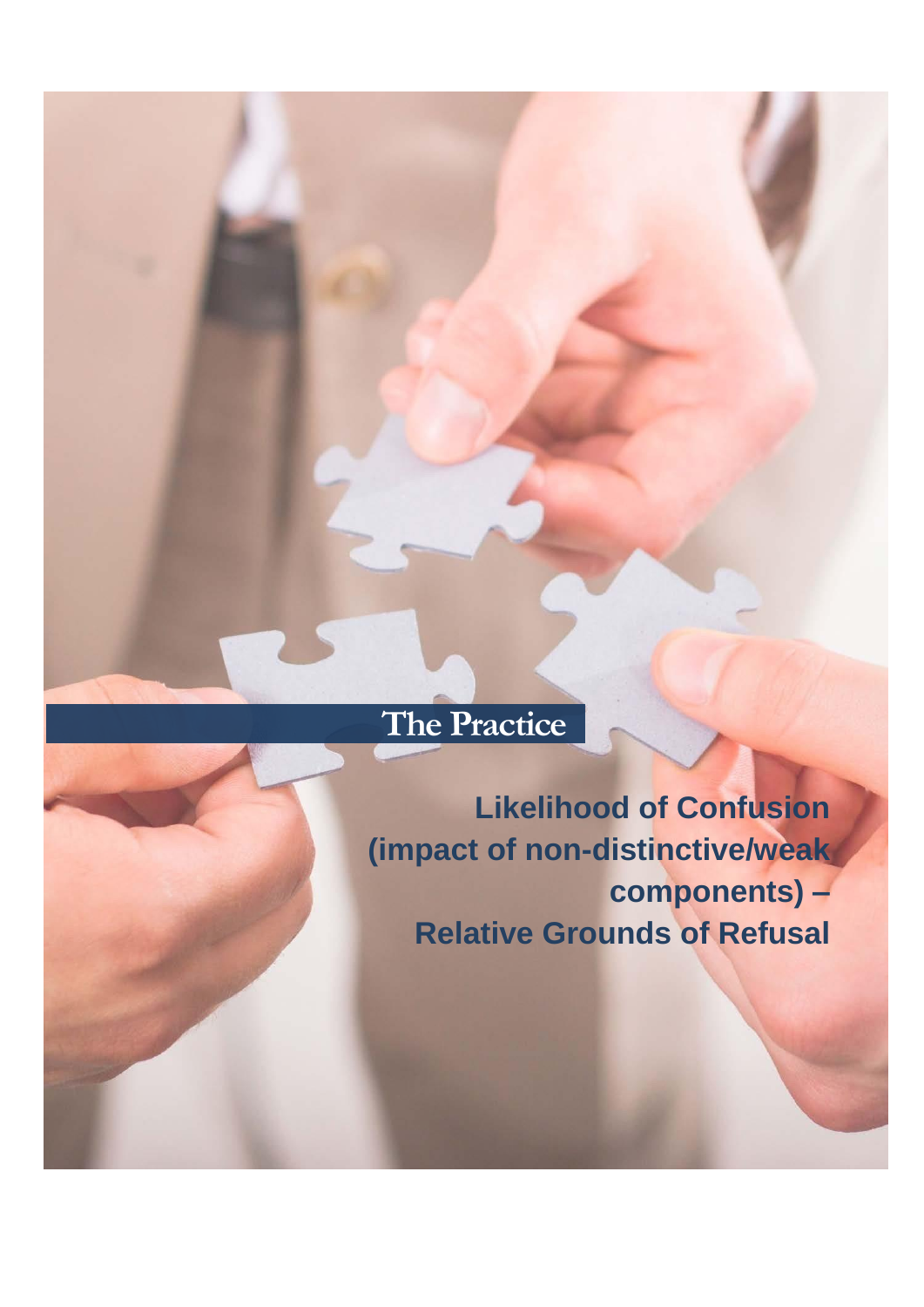#### **Index**

| 1.  |                                                                                          |
|-----|------------------------------------------------------------------------------------------|
| 2.  |                                                                                          |
| 3.  |                                                                                          |
| 3.1 | Assessment of distinctiveness: the earlier mark and/or parts thereof, and/or the later   |
| 3.2 | Criteria to assess the distinctiveness of the mark (and/or parts thereof) (Objective 2)4 |
| 3.3 | Impact on likelihood of confusion when the common components have a low degree of        |
| 3.4 | Impact on likelihood of confusion when the common components have no                     |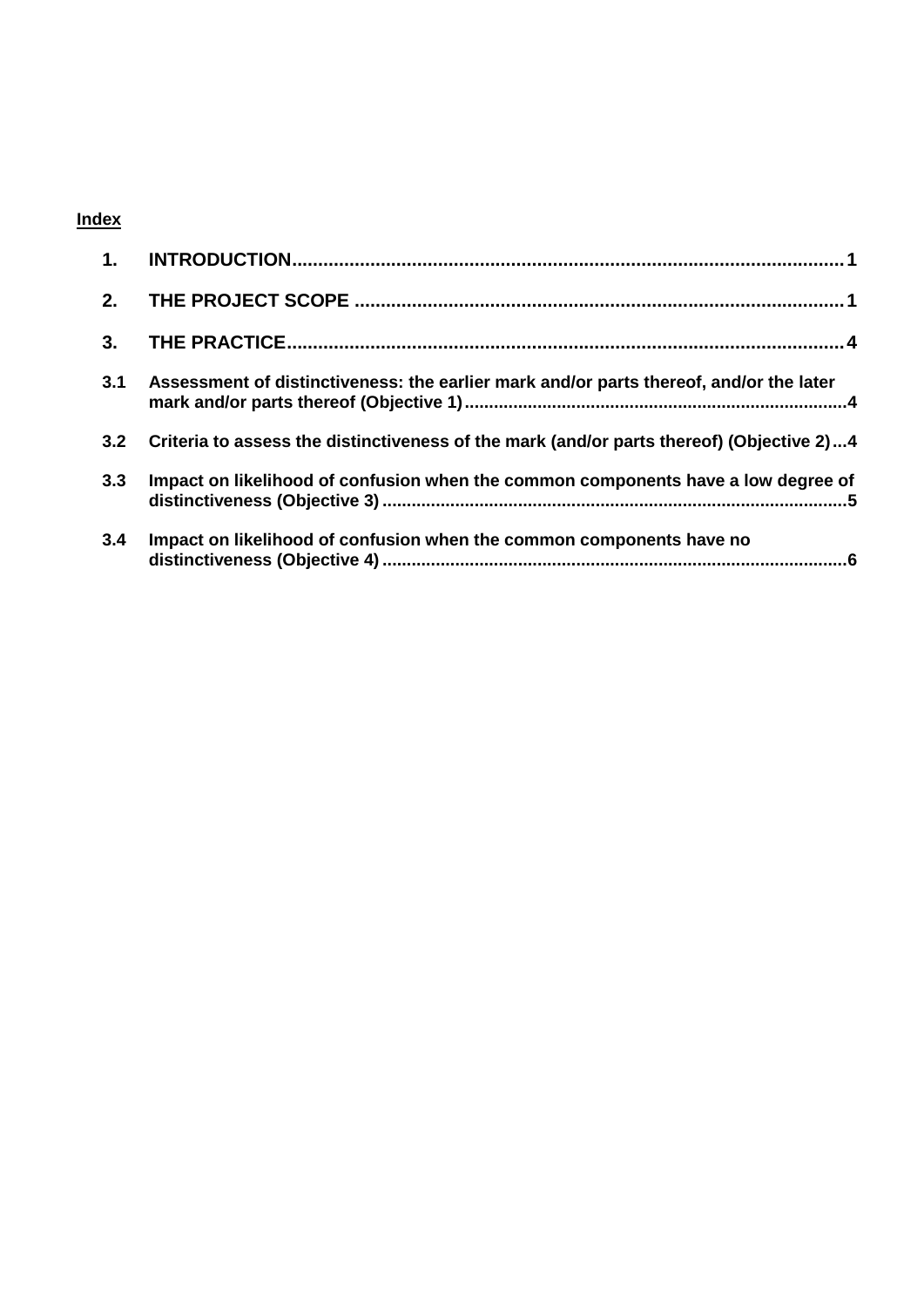#### <span id="page-7-0"></span>**1. INTRODUCTION**

This document is the reference for IP offices, user associations, applicants, opponents and representatives on the practice as regards non-distinctive/weak components of marks for the purpose of assessing likelihood of confusion, assuming that the goods and/or services are identical. It will be made widely available and will be easily accessible, providing a **clear and comprehensive explanation of the principles on which the practice will be based**.

#### <span id="page-7-1"></span>**2. THE PROJECT SCOPE**

The **scope** of the project reads:

 $\overline{a}$ 

*"This project will set the practice regarding non-distinctive/weak components of marks for the purpose of assessing likelihood of confusion (LOC), assuming that the goods and/or services are identical<sup>1</sup> . In particular it will:*

- *Define what marks are subject to assessment of distinctiveness: the earlier mark (and/or parts thereof) and/or the later mark (and/or parts thereof);*
- *Determine the criteria to assess the distinctiveness of the mark (and/or parts thereof);*
- *Determine the impact on LOC when the common components have a low degree of distinctiveness*
- *Determine the impact on LOC when the common components have no distinctiveness*.*"*

The appreciation of likelihood of confusion depends on numerous elements and it must be appreciated **globally**, taking into account all factors relevant to the circumstances of the case. Regarding the global appreciation of the visual, aural or conceptual similarity of the marks in question, must be based on the overall impression given by the marks, bearing in mind, in particular, their distinctive and dominant components.

As already mentioned, the project analyses the **impact of the non-distinctive/weak components** of the marks at issue as one of the factors to be taken into account for the assessment of likelihood of confusion.

Although **there are many factors** that may have an impact in the **global appreciation of** 

<sup>1</sup> Neither the criteria for evaluating other factors that could influence the overall assessment of the likelihood of confusion nor the interdependence among them are the objective of this practice, which does not refer to the global assessment of the likelihood of confusion, but to one of its essential elements, i.e. the consideration of the components of the trade marks lacking distinctive character or with a weak distinctive character.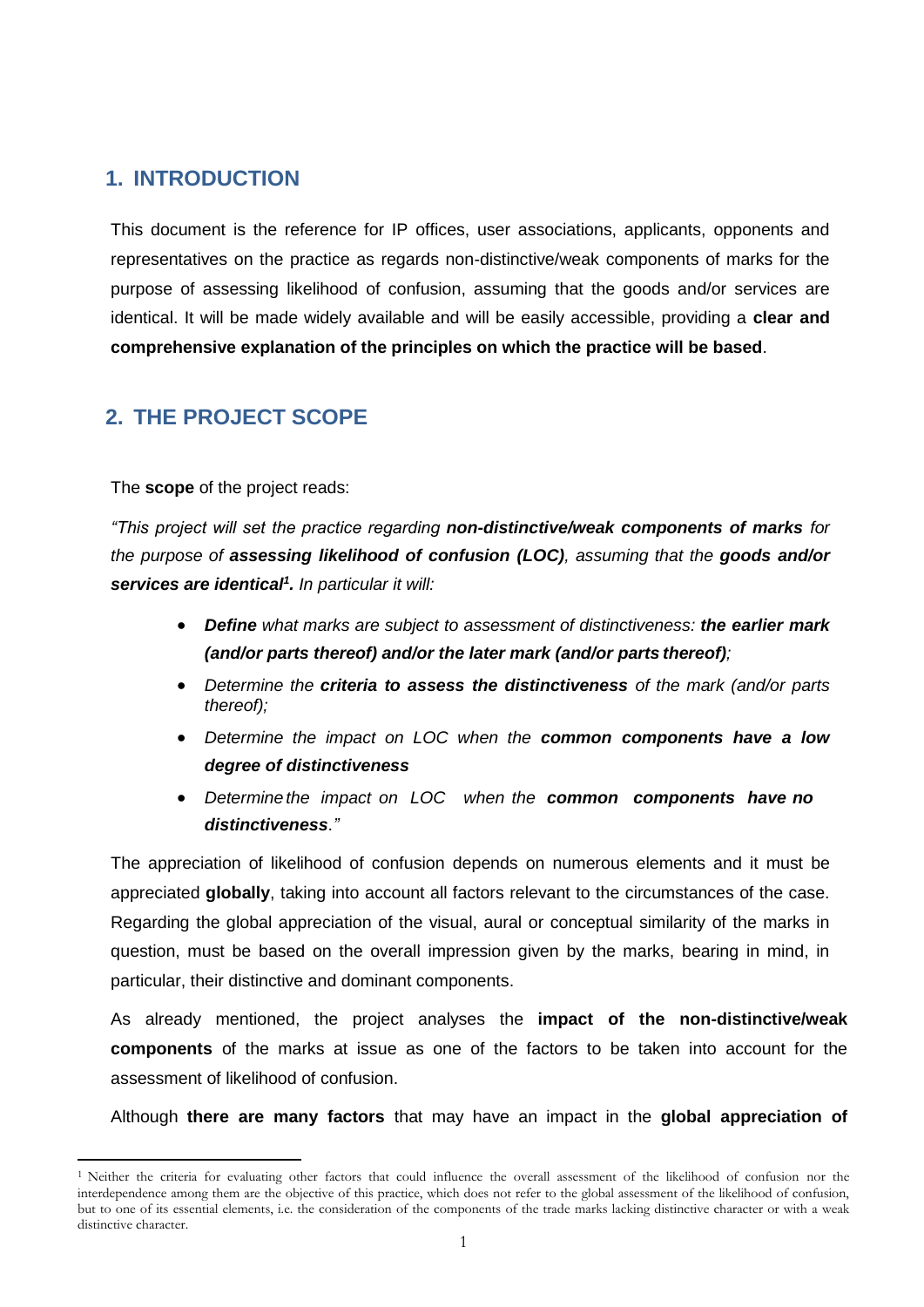**likelihood of confusion**, such as the dominant components, the degree of attention of the relevant public, coexistence, situation of the market, family of marks, etc., it is not the objective of this project to determine which are all the factors, nor the criteria for their assessment, nor the interdependency between them. Consequently, the project does not deal with the overall assessment of likelihood of confusion, but with one of its essential parts.

The following are out of the scope of the project:

- *The assessment of enhanced distinctiveness and/or acquired distinctiveness through use and/or reputation: for the purpose of this project, it is assumed that there is no evidence and/or claim and/or previous knowledge that any of the marks are reputed or have an enhanced distinctiveness acquired through use.*
- *The factors that are considered when assessing the likelihood of confusion.*
- *Interdependencies between the assessment of distinctiveness and all the other factors that are considered when assessing the likelihood of confusion.*
- *Language issues: It is considered for the sake of the project that marks which contain word elements with no (or low) distinctiveness in English will be considered as having no (or low) distinctiveness in all languages.*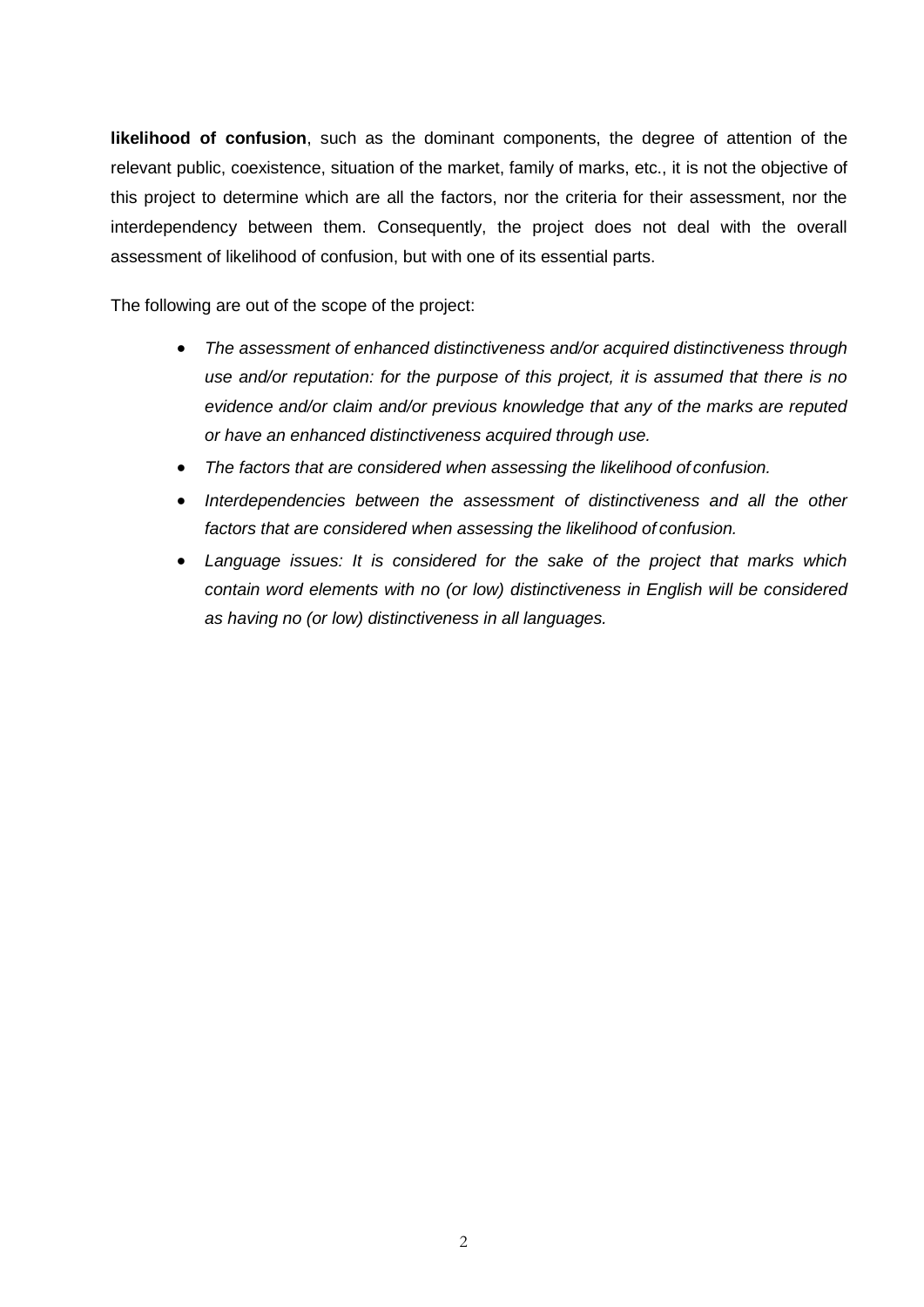It is possible to identify four different objectives, as represented in the following figure:



**Objectives of the project**

Several approaches are followed for the examination of likelihood of confusion, wherein the distinctiveness of the components may be assessed at different stages. Regardless of the performed approach, the practical outcome regarding the impact of the non-distinctive/weak components of the marks at issue will remain unaffected.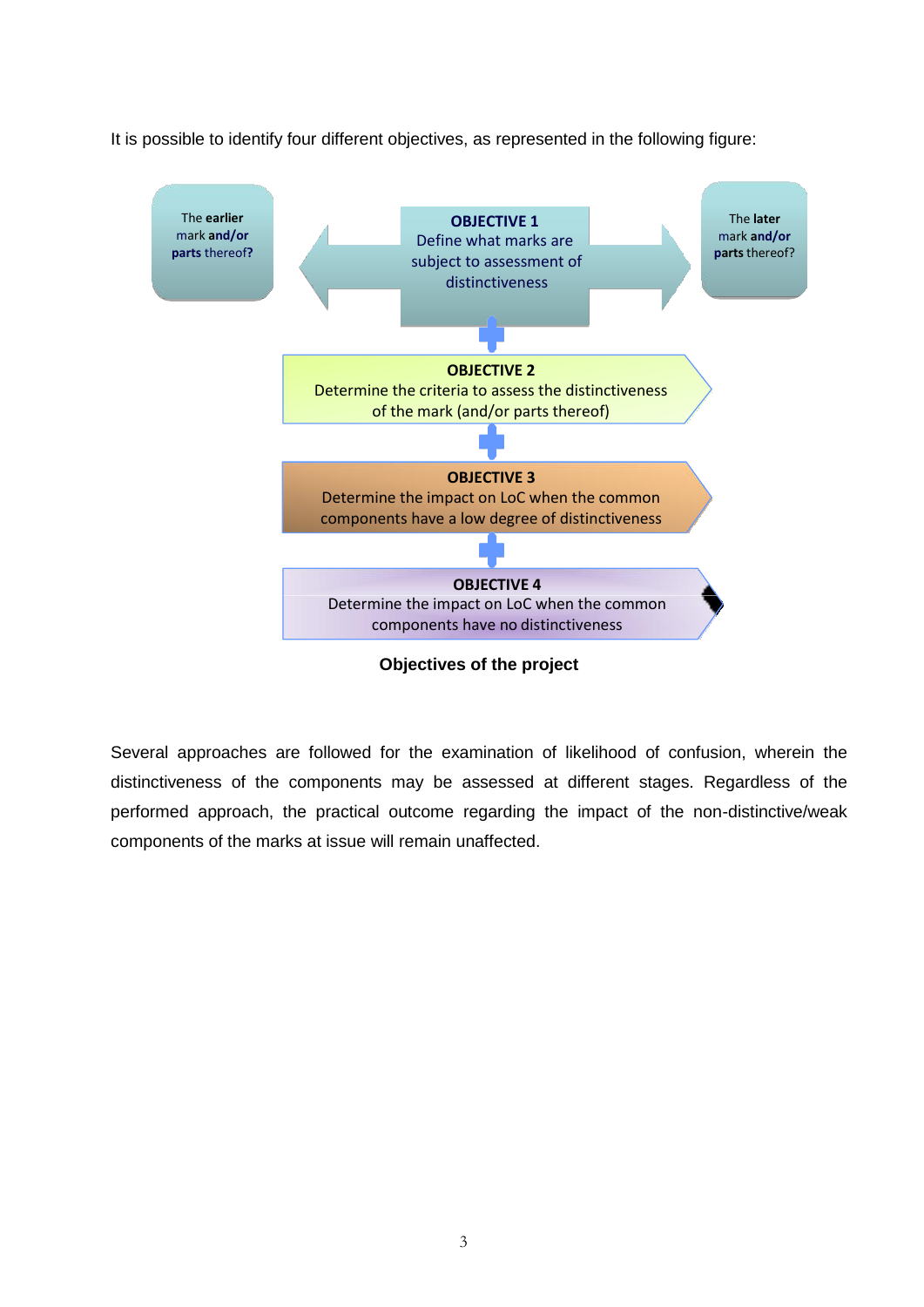# <span id="page-10-1"></span><span id="page-10-0"></span>**3. THE PRACTICE**

### **3.1 Assessment of distinctiveness: the earlier mark and/or parts thereof, and/or the later mark and/or parts thereof (Objective 1)**

When evaluating likelihood of confusion:

- $\triangleright$  The distinctiveness of the earlier mark as a whole is assessed.
- The distinctiveness of all components of the **earlier** mark and of the **later** mark is also assessed, prioritising the coinciding components.

Nonetheless, when assessing the distinctiveness of the earlier mark as a whole, account must be taken of the fact that, when assessing likelihood of confusion the validity of earlier registered marks may not be called into question. Therefore, it is necessary to **acknowledge a certain degree of distinctiveness** of an earlier national mark on which an opposition against the registration of a Community trade mark is based.

# <span id="page-10-2"></span>**3.2 Criteria to assess the distinctiveness of the mark (and/or parts thereof) (Objective 2)**

When determining the **distinctive character of a mark** and, accordingly, when assessing whether it is highly distinctive, the national court must make an overall assessment of the greater or lesser capacity of the mark to identify the goods or services for which it has been registered as coming from a particular undertaking, and thus to distinguish those goods or services from those of other undertakings.

Accordingly, and due to the lesser capacity of a weak mark to perform its essential function within the market, its scope of protection considering its non (or low) distinctive components should be narrow.

When assessing the distinctiveness of the marks in relative grounds the same criteria that are used to determine distinctiveness as in absolute grounds apply. However, in relative grounds these criteria are used not only to determine whether a minimum threshold of distinctiveness is met but also to consider the varying degrees of distinctiveness.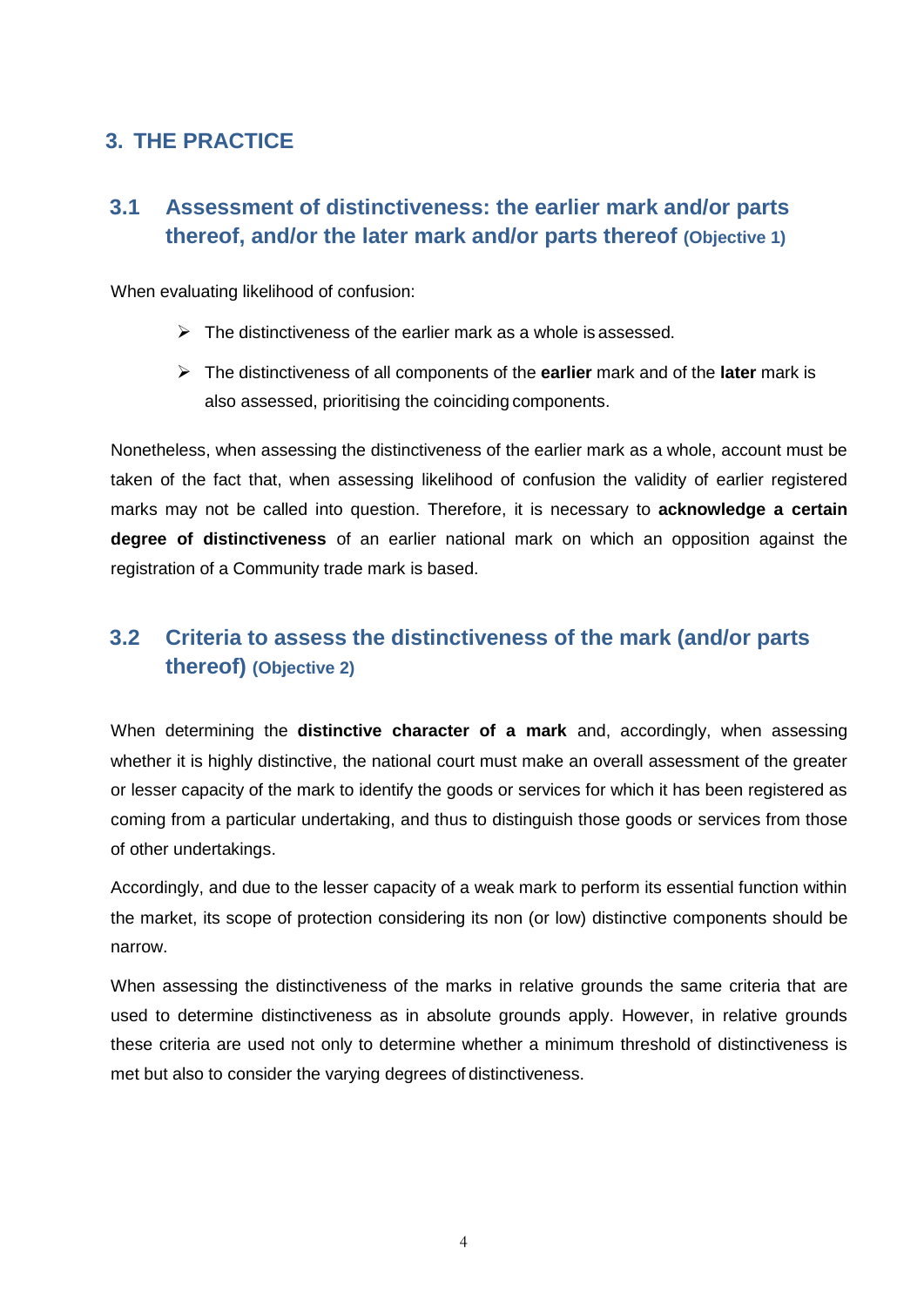# <span id="page-11-0"></span>**3.3 Impact on likelihood of confusion when the common components have a low degree of distinctiveness (Objective 3)**

- When marks share an element with low distinctiveness, the assessment of LOC will focus on the impact of the non-coinciding components on the overall impression of the marks. It will take into account the similarities/differences and distinctiveness of the non- coinciding components.
- A coincidence in an element with a low degree of distinctiveness will not normally **on its own**  lead to LOC.

#### *However, there may be LOC if:*

o The other components are of a lower (or equally low) degree of distinctiveness or are of insignificant visual impact and the overall impression of the marks is similar.

#### *OR*

o The overall impression of the marks is highly similar or identical.

#### **Examples:**

\* All the other factors which may be relevant for the global appreciation of likelihood of confusion are deemed not to affect the outcome. Also, it is considered that the goods and services are identical.

In all these examples the common component(s) is/are considered to possess a low degree of distinctiveness.

| Earlier mark         | Contested mark   | Goods/services                | Outcome |
|----------------------|------------------|-------------------------------|---------|
| <b>MORELUX</b>       | <b>INLUX</b>     | Class 44: Beauty<br>Treatment | NO LOC  |
| <b>DURALUX</b>       | <b>VITALUX</b>   | Class 44: Beauty<br>Treatment | NO LOC  |
|                      | <b>FROOT</b>     | Class 32: Fruit<br>juices     | NO LOC  |
| flexi solutions      | flexi credit     | Class 9: Credit<br>cards      | NO LOC  |
| FRESH<br><b>UICE</b> | <b>JUICE SUN</b> | Class 32: Fruit<br>juices     | NO LOC  |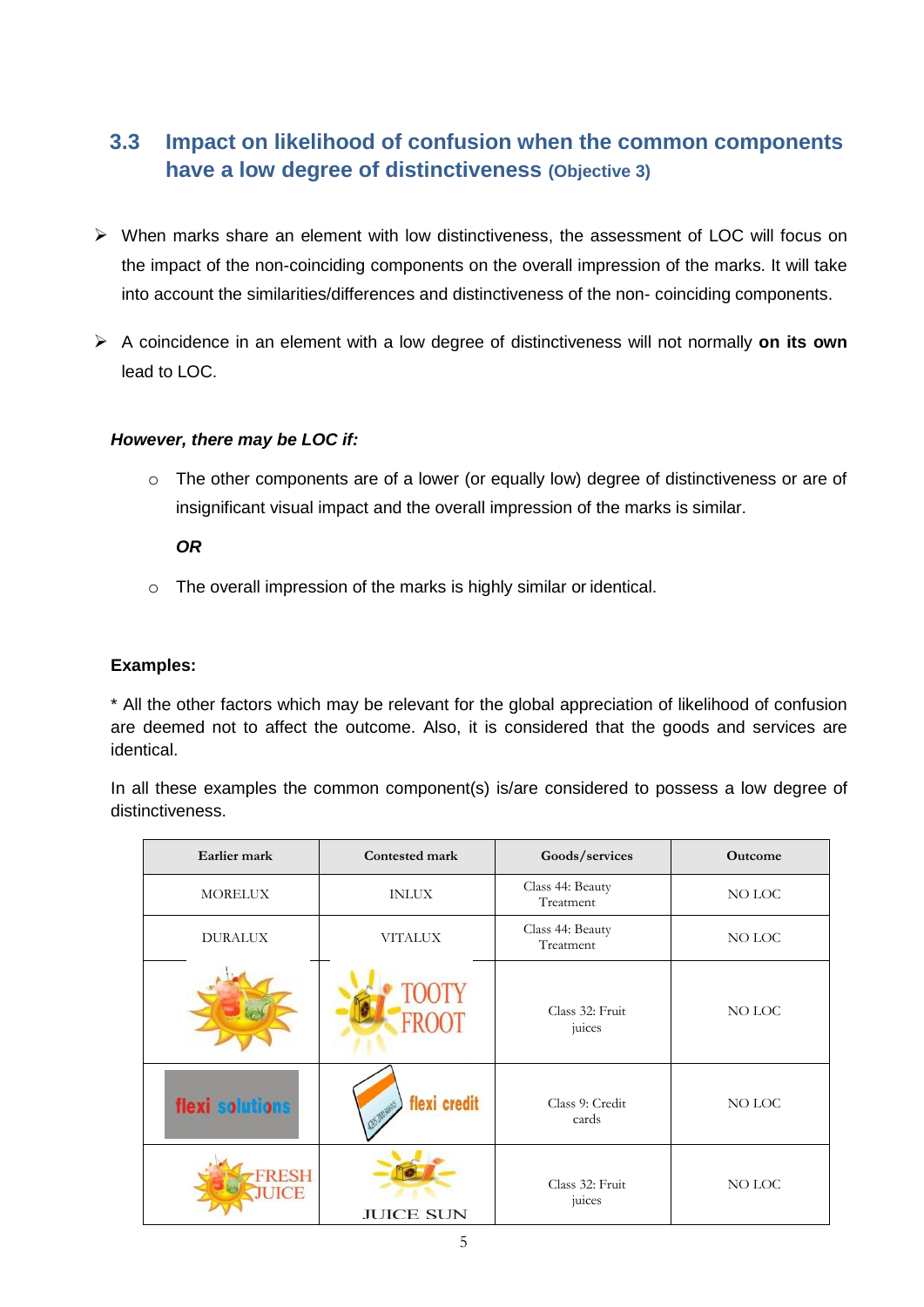|           | Flexi Credit! | Class 9: Credit<br>cards                    | NO LOC     |
|-----------|---------------|---------------------------------------------|------------|
| COSMEGLOW | COSMESHOW     | Class 3: Cosmetics                          | <b>LOC</b> |
|           |               | Class 11: Refrigerators                     | <b>LOC</b> |
|           |               | Class 43: Holiday<br>accommodation services | <b>LOC</b> |

## <span id="page-12-0"></span>**3.4 Impact on likelihood of confusion when the common components have no distinctiveness (Objective 4)**

- $\triangleright$  When marks share a component with no distinctiveness, the assessment of LOC will focus on the impact of the non-coinciding components on the overall impression of the marks. It will take into account the similarities/differences and distinctiveness of the non-coinciding components.
- A coincidence only in non-distinctive components **does not lead toLOC.**
- When marks also contain other figurative and/or word elements which are similar, **there will be LOC,** if the overall impression of the marks is highly similar or identical.

#### **Examples:**

\* All the other factors which may be relevant for the global appreciation of likelihood of confusion are deemed not to affect the outcome. Also, it is considered that the goods and services are identical.

In all these examples the common component(s) is/are considered to possess no distinctiveness.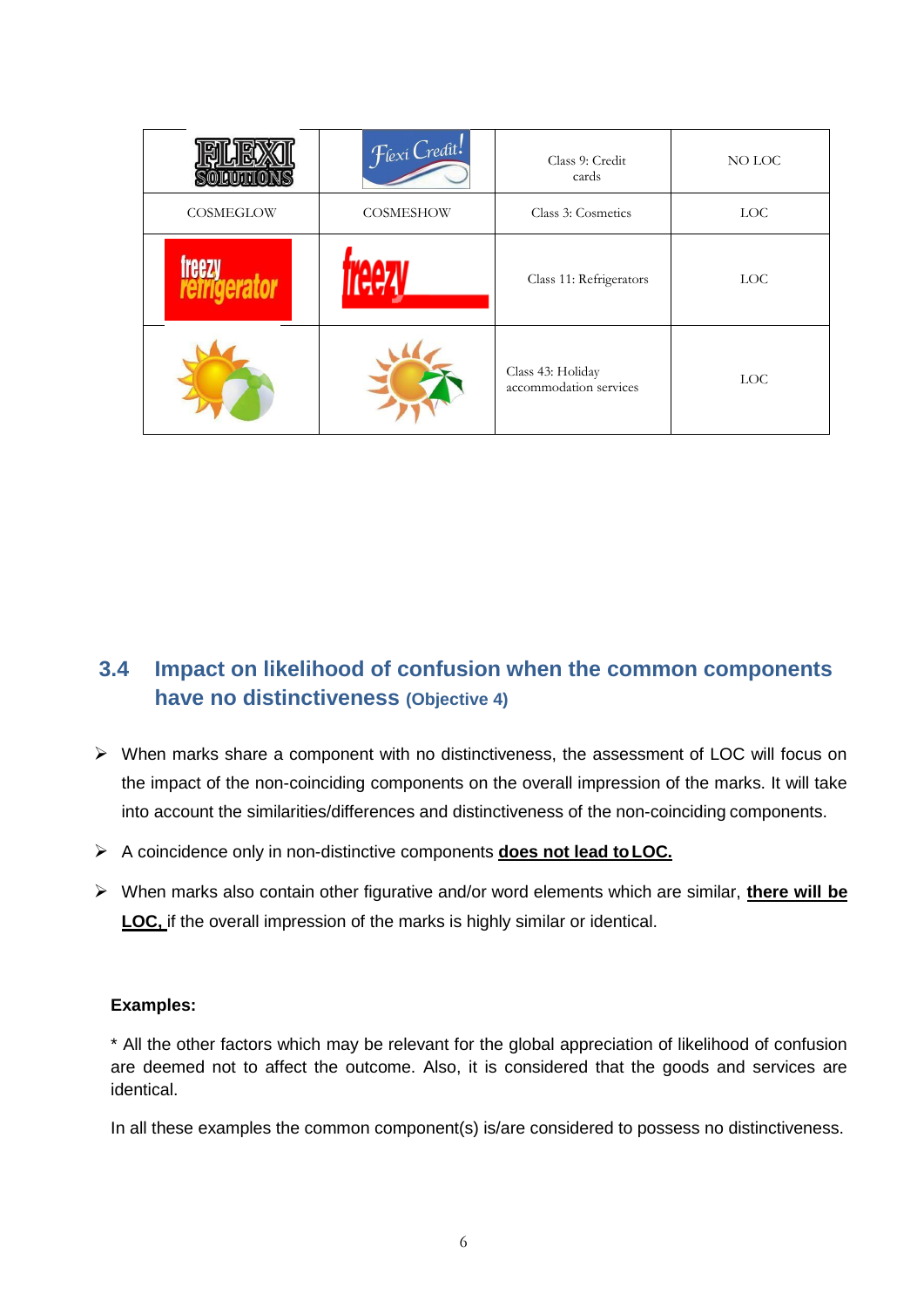| Earlier mark                          | Contested mark         | Goods/services                                                       | <b>Outcome</b> |
|---------------------------------------|------------------------|----------------------------------------------------------------------|----------------|
| <b>GREENGRO</b>                       | <b>GREENFLUX</b>       | Class 19: Building materials<br>Class 37: Construction<br>services   | NO LOC         |
| <b>BUILDGRO</b>                       | <b>BUILDFLUX</b>       | Class 19: Building materials<br>Class 37: Construction<br>services   | NO LOC         |
| smartphones<br>pleasure of connecting | SMARTPHONES.NET        | Class 9: Mobile<br>phones                                            | NO LOC         |
|                                       | <b>BANCO</b><br>INVEST | Class 36: Financial<br>Services                                      | NO LOC         |
| <b>FRESH</b><br><b>SARDINE</b>        | Fresh Sardine!         | Class 29: Fish                                                       | NO LOC         |
| <b>CRE-ART</b>                        | PRE-ART                | Class 41: Art gallery<br>services                                    | LOC            |
| <b>TRADENERGY</b>                     | <b>TRACENERGY</b>      | Class 9: Solar<br>energy collectors<br>for electricity<br>generation | <b>LOC</b>     |
| ERGY                                  | ECO                    | Class 9: Solar<br>energy collectors<br>for electricity<br>generation | <b>LOC</b>     |